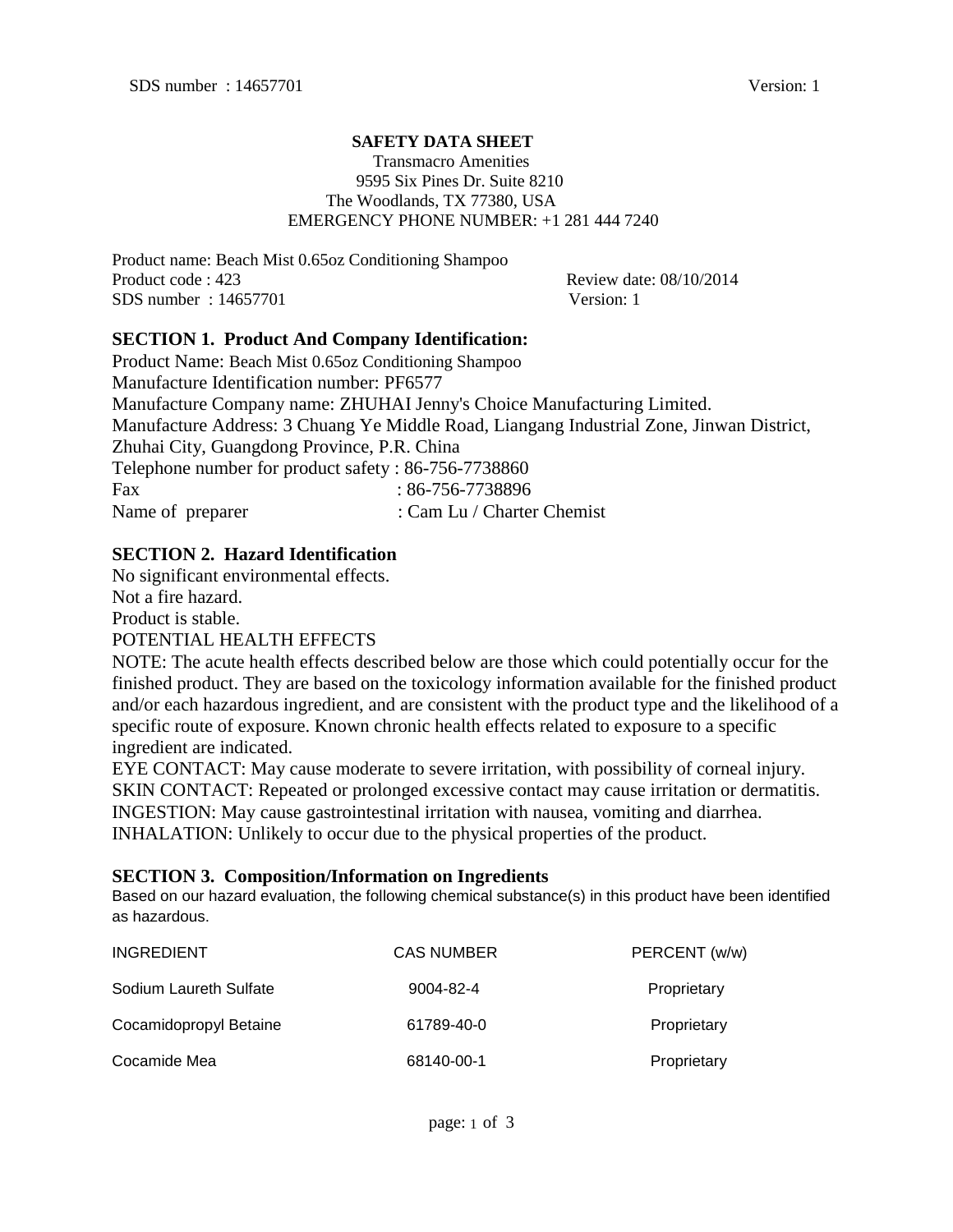### **SECTION 4. First Aid Measures**

Inhalation : N/A

Skin contact : Rinse immediately with plenty of water until no evidence of product remains.Get medical attention if irritation persists.

Eye contact : Rinse immediately with plenty of water until no evidence of product remains and seek medical advise.

Ingestion : Rinse mouth and drink plenty of water.

Miscellaneous : Consult a physician.

### **SECTION 5. Fire - Fighting Measures**

Extinguishing media:Water mist, Carbon Dioxide, foam, dry powder.

Hazardous Decomposition Products: Thermal decomposition may release toxic and/or hazardous gases, including carbon monoxide, carbon dioxide, oxides of sulfur and sodium, and ammonia.

### **SECTION 6. Accidental Release Measures**

Personal precautions : Don't ingest. Avoid contact with eyes and clothing. Environmental precautions : Prevent contamination of soil, drains and surface water Measures in case of spillage : Take up mechanically and collect into suitable container for disposal. Prevent the product entering drains.

### **SECTION 7. Handling And Storage**

Handling : Avoid exposure to skin and eye. Good standards of safe working practice and industrial hygiene should be observed.

Storage : Original packaging units tightly closed and stored at room temperature (below 30℃ ).

Packing materials: Polyethylene or PET bottles.

### **SECTION 8. Exposure Controls / Personal Protection**

Exposure limit(s)  $: N/A$ . Workplace hygiene : Keep away from food and drink. Protective measures: Respiratory protection : Dust respirator is recommended when exposure limits may be exceeded. Eye protection : Safety glasses.

Skin and body protection: Leather or rubber gloves and clothing.

#### **SECTION 9. Physical And Chemical Properties**

| Visual                                           | : transparent orange liquid |
|--------------------------------------------------|-----------------------------|
| Odor                                             | : pleasant fragrance        |
| Color                                            | : transparent orange        |
| pH $(\textcircled{a} 25^{\circ}\textcircled{c})$ | $: 4.00 - 8.00$             |
| Viscosity ( $@ 25^{\circ}$ C)                    | : 2000-8000 mPa.s           |
| S.G. ( $@25^{\circ}$ C)                          | : $N/A$                     |

#### **SECTION 10. Stability And Reactivity**